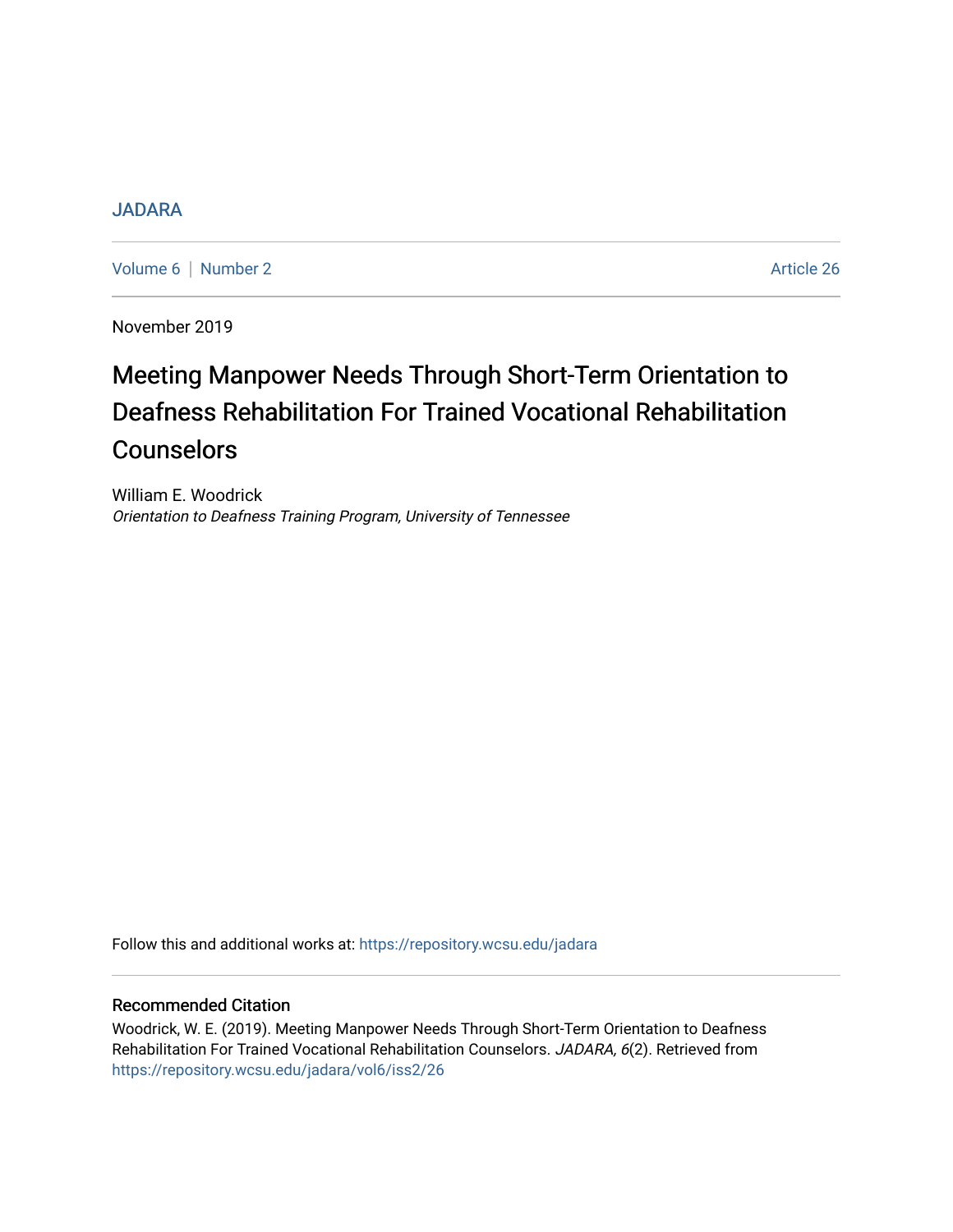# MEETING MANPOWER NEEDS THROUGH SHORT-TERM ORIENTATION TO DEAFNESS REHABILITATION FOR TRAINED VOCATIONAL REHABILITATION COUNSELORS

## By WILLIAM E. WOODRICK, Director, Orientation to Deafness Training Program, University of Tennessee

The University of Tennessee Orientation to Deafness Program is located within the Department of Special Education and Rehabilitation. Related programs within the Department include: Teacher Education in the area of Deafness, Rehabilitation Counselor Education Program, Southern Regional Media Center for the Deaf, and Speech and Hearing Therapy. These programs enhance the training experience by offering a variety of exposure. Close cooperation with the Tennessee School for the Deaf and the local vocational rehabihtation office provide practicum facilities for the University of Tennessee Program. The attached chart describes more graphically the ancillary exposure available within the U.T. Programs.

The Orientation to Deafness Program was begun at The University of Tennessee in the Fall of 1963 with 30 trainees per year, 10 Fall, 10 Winter, and 10 Spring. This was later changed to 15 trainees per quarter for two quarters. Fall and Spring, per year. Stipend students, plus a number of non-stipend students, have attended the Program. As of January, 1972, 192 students have completed the Program representing 36 states, Washington, D.C., Puerto Rico, and two foreign countries. Because of a reduction in training funds, only 25 trainees on stipend are expected to complete the 1971-72 Program.

The primary objective of the Program is to orient professionally skilled persons to: 1) the unique disabilities of persons with a hearing loss; 2) assist the trainees in learning to apply their skills in rehabilitative service to deaf persons. The Program goals are to: 1) overcome anxiety and prejudices which may exist on the part of professionals in relating to deaf persons; 2) present objective and factual information concerning handicapping aspects of the disability; 3) create an interest and desire on the part of trainees to be of service; 4) equip the trainees with the basic counseling and communica tion skills necessary to serve deaf persons effectively.

The 12 week Program may be varied according to the background of the trainee. For those students who are accepted into the Graduate School,

Published by WestCollections: digitalcommons@wcsu, 1972

82

1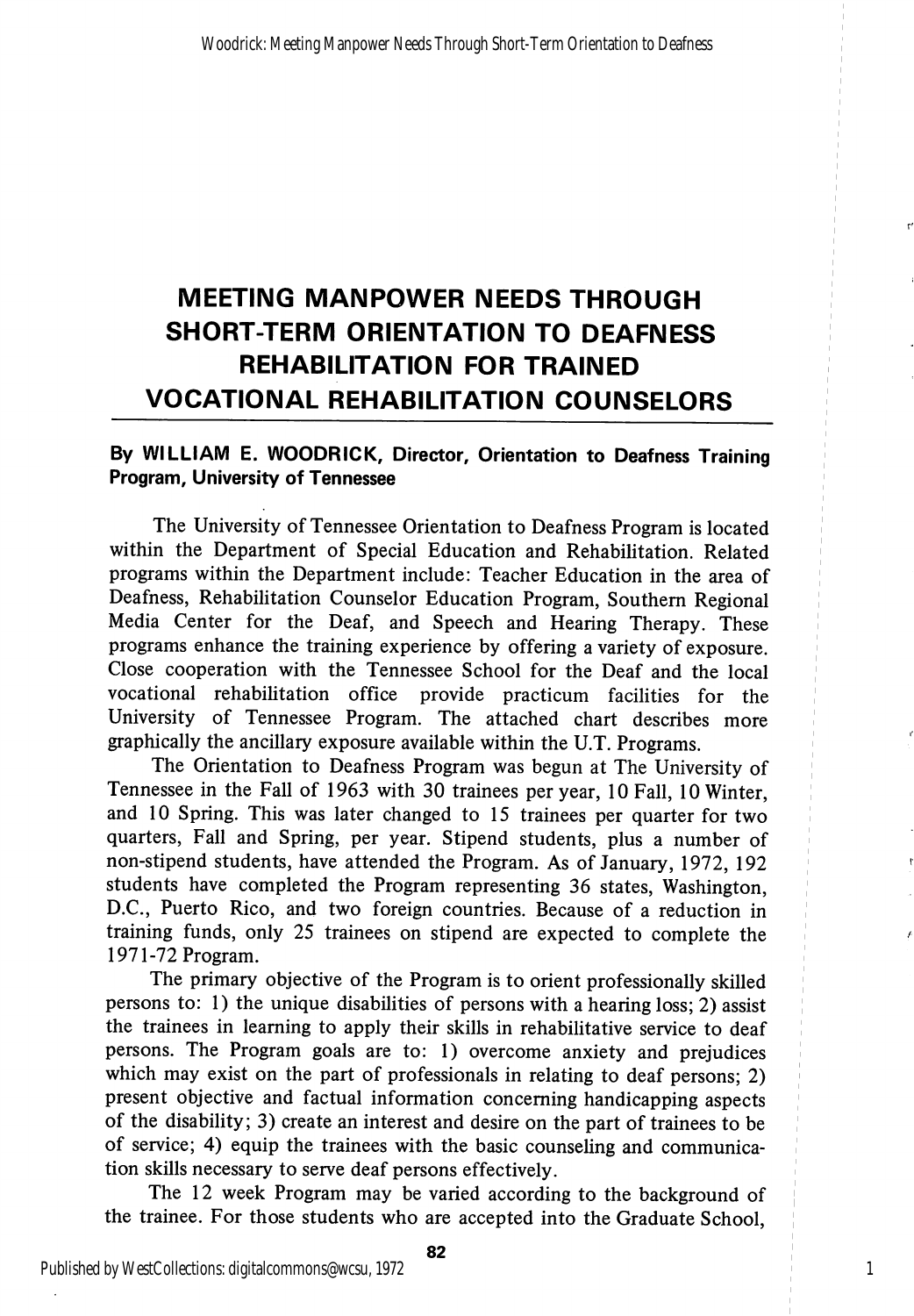the credit may be earned at the graduate level. Other trainees participate at the baccalaureate level or as an adult special.

Applicants are screened and traineeships are awarded to professional persons recently assigned or who anticipate rehabilitation-related work with deaf persons. Preference for traineeships is as follows:

- 1. Personnel employed or about to be employed by state rehabilita tion agencies.
- 2. Personnel employed in rehabilitation supportive services such as social work, psychological services, counselor aides, tutors, work shop personnel, or religious workers.

The curriculum involves five basic academic courses plus extensive use of practicum experiences. The Program remains flexible to meet the needs of the individual student. The student who has a substantial background in any one of the five basic courses may elect from the general catalog any of a variety of courses related to his interest in Rehabilitation Counseling, Special Education, or Educational Psychology.

The five basic courses are:

Special Education 4000 — A practicum course in which each trainee is assigned deaf vocational rehabilitation clients with whom he relates on an individual basis. The local vocational rehabilitation counselors work closely with the trainees. Simulated case staffing meetings are conducted each week in which the trainee discusses his cases with the instructor and other trainees. A case study on 2 or 3 clients is required at the end of the quarter. In essence, this course utilizes the trainee's prior experiences and the information provided in the other Program academic courses.

Special Education 4230 — The course meets 10 hours per week and is geared toward acquisition of communication abilities. A number of teaching techniques are used including video tape and simulated counseling sessions. Deaf students from the Tennessee School for the Deaf and/or deaf staff members participate. In addition to classroom instruction, teaching aids include single concept cartridge films and a series of video taped sign lessons for individual practice.

Special Education 4240 — The Nature of Hearing Impairments covers the etiology of deafness, medical intervention and treatment, anatomy of the ear, testing hearing, fitting of aids, purchase of aids, and follow-up services. Although this is an introductory course, the trainee can be expected to gain insight and an appreciation of the Audiologist's role in the rehabilitation process for the hearing impaired.

Special Education 4250 — The Introduction to Education of the Deaf discusses the philosophies of education of the deaf offering insight into the nature of education of deaf youngsters. In connection with this course, trainees spend approximately 30 hours per quarter in classroom observation

https://repository.wcsu.edu/jadara/vol6/iss2/26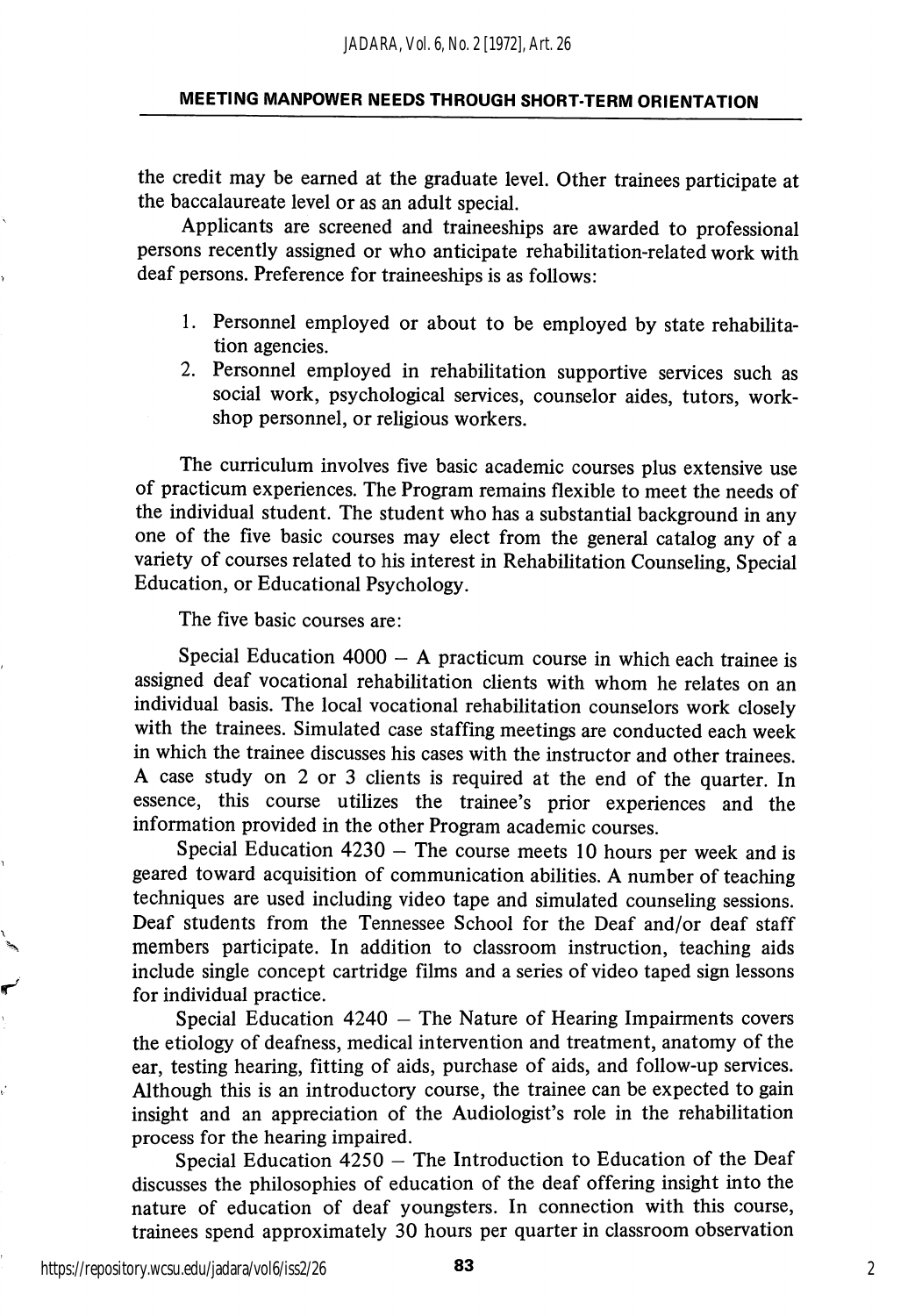at the Tennessee School for the Deaf from primary level through vocational training and advanced departments.

Special Education 5490 - Vocational Guidance with the Deaf deals primarily with the rehabilitation process from case findings through placement and follow-up with deaf clients. In depth discussion of psychological and sociological aspects of deafness are included. Extensive reading on rehabilitation of deaf persons is required.

In addition to the academic courses with integrated practical experiences, field trips are planned each quarter. The objectives of the field trips are to: expose trainees to a variety of rehabilitation philosophies; get acquainted with ongoing programs; and interact with clients receiving rehabilitation services. Each trip is planned to have a maximum of interaction with faculty, staff, and deaf clients and a minimum of touring of physical facilities. For example, during the Spring of 1972 the trainees are attending the Professional Rehabilitation Workers with the Adult Deaf Conference in Washington, D.C. Also scheduled will be a visit to Gallaudet College and the St. Elizabeths Hospital Mental Health Program for the Deaf. During Fall, 1972, trainees will participate in the planned Southeastern Regional Conference on Rehabilitation of the Deaf to be held in Tennessee.

Other visits scheduled each quarter are trips to the Alabama Facilities for the Deaf in Talladega and the Georgia Evaluation Center in Cave Spring. A maximum of two field trips of no more than 5 days is planned each quarter. Trainee evaluations of field trips consistently rate the trips as one of the strong points in the program.

A particularly valuable experience held for the first time during Fall, 1971, was the "Rap Sessions with Consumers of Rehabilitation Services." This was a two hour session held at Gallaudet College and consisted of deaf vocational rehabilitation clients representing the various states. The deaf consumers spoke honestly and openly about their attitudes toward services provided by the State agencies and counseling relationships. Due to positive "feedback" from the trainees, a similar experience is planned for the future.

After each training session, the trainees are asked to evaluate the Program and to make recommendations for constructive changes. These recommendations influence largely the subsequent programs.

The Tennessee School for the Deaf, with more than 400 students, provides an excellent opportunity for observation of a comprehensive educational program for deaf students. Included at the School are the following programs: Child Study Clinic; Pre-School Education; Primary, Elementary, Intermediate, and Advanced Educational Programs; Multiple Handicapped Deaf Unit; Pre-Vocational Training Program; Work-Study Program, a joint vocational rehabilitation supported program; Vocational Improvement Program, joint program utihzing area vocational schools; and Media Department. In addition, the School provides a professional library with extensive information on deafness and the use of classroom space where trainee classes are held on TSD campus three days per week.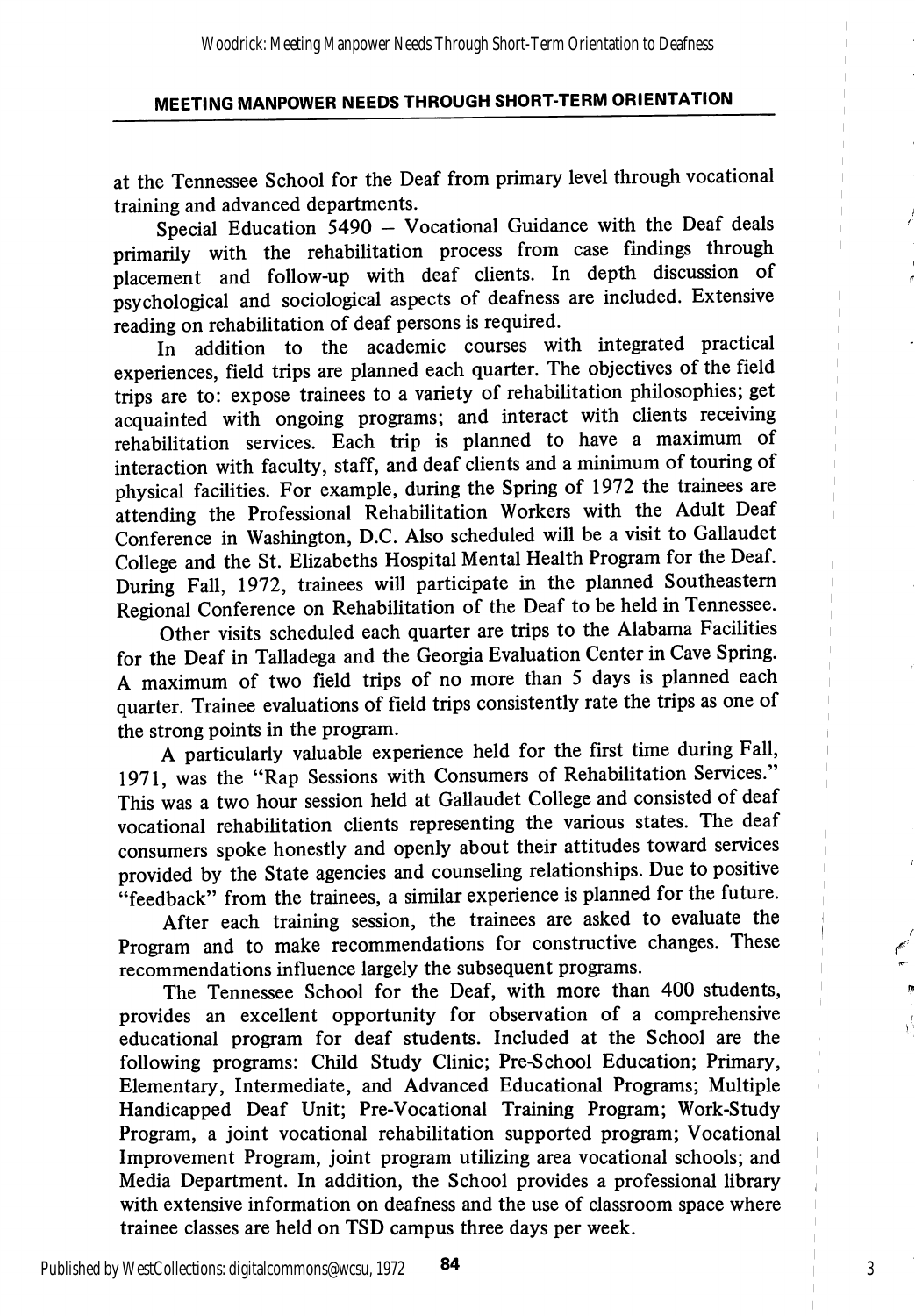The State vocational rehabilitation agency cooperates with the Tennessee School for the Deaf in operating a work-study program on the campus including four teacher-evaluators and two full-time vocational rehabilitation counselors with case loads both within the School and the northeast Tennessee area. These counselors cooperate in providing trainees access to their files and discuss cases with trainees.

The U.T. Speech and Hearing Center provides practicum opportunities for trainees to observe testing and speech and hearing therapy. An experimental program utilizing the Verbo-Tonal technique which is concerned with residual hearing is also provided as additional exposure to newer techniques being explored in the aural rehabilitation of deaf persons.

The Institute of Human Resources has a vocational evaluation and work adjustment program in which some deaf clients are being evaluated. This recently established program will expand the opportunity for practicum within the Knoxville area.

During January and February, 1971, a simple follow-up study was made of former trainees to determine: present position; percentage of time spent in the area of deafness; evaluation of the benefit from the Program.

Since current addresses were not available on all former trainees, 17 questionnaires were returned by the Post Office unclaimed. One hundred and fifteen (115) responses were received leaving thirty-five (35) trainees who did not reply. Excluding the inquires returned by the Post Office as unclaimed (17) it should be noted that a 77% return on the follow-up questionnaire was achieved. The following tables summarize the results.

| Number of<br><b>Responses</b> | % of Time Spent Working With Deaf People                                       | % of Total<br><b>Responses</b> |  |
|-------------------------------|--------------------------------------------------------------------------------|--------------------------------|--|
| 59                            | 100%                                                                           | 51%                            |  |
| 9                             | 75% or more                                                                    | 8%                             |  |
| 7                             | 50% or more                                                                    | 6%                             |  |
| 10                            | 25% or more                                                                    | 9%                             |  |
| 12                            | 10% or less                                                                    | 10%                            |  |
| 10                            | Administration capacity<br>5% or less of time in the specific area of deafness | 9%                             |  |
| 8                             | No longer in the field of deafness                                             | 7%                             |  |
| 115                           | <b>Total Respondents</b>                                                       |                                |  |

TABLE I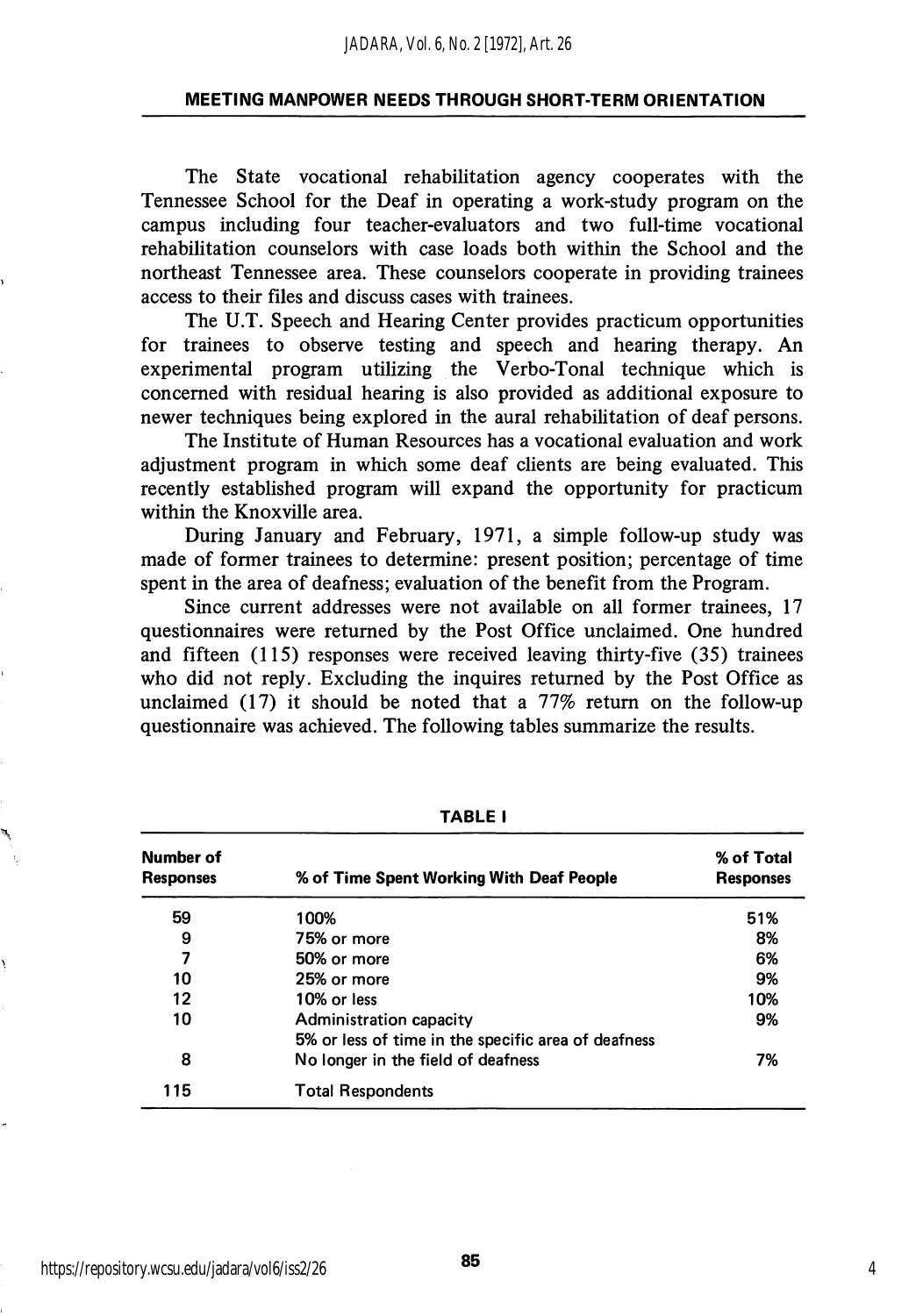#### SUB TABLE 1

Former trainees who responded that 100% of their time was spent in the area of deafness:

| Number of<br><b>Responses</b> | <b>Current Position</b>                        | % of Total<br><b>Responses</b> |
|-------------------------------|------------------------------------------------|--------------------------------|
| 35                            | Employed as counselors for a State DVR         | 59%                            |
| 16                            | Employed by schools or training facilities and |                                |
|                               | specialized programs                           | 27%                            |
| 8                             | <b>Religious Workers</b>                       | 14%                            |
| 59                            | Respondents                                    |                                |

Fifty-nine percent of respondents work as vocational rehabilitation counselors whose primary role is counseling with deaf clients. Of those in training facilities, 11 are teachers in specialized training programs for deaf persons, four are in school for the deaf administrative programs, and one is a social worker in a school setting.

#### SUB TABLE 2

Former trainees who spend less than 100% of their time in the area of deafness;

| Number of<br><b>Responses</b> | <b>Current Position</b>                      | % of Total<br><b>Responses</b> |
|-------------------------------|----------------------------------------------|--------------------------------|
| 25                            | <b>Employed by a State DVR</b>               | 64%                            |
| 7                             | Training facilities and specialized programs | 21%                            |
| 6                             | <b>Religious Workers</b>                     | 15%                            |
| 38                            | Respondents                                  |                                |

Among the 64% who are employed by vocational rehabilitation agencies are counselors who serve a deaf case load but also have other clients. These often are counselors who serve deaf case loads plus speech problems, blind, mentally retarded, or general cases. Among the 21% in training facilities and specialized programs are community center staff and persons employed by reporting rendering part-time service to deaf persons.

It is noted that eight full time and six part time religious workers were among those who have attended the Program. Also a part of those in specialized programs are related to religious work. The religious worker in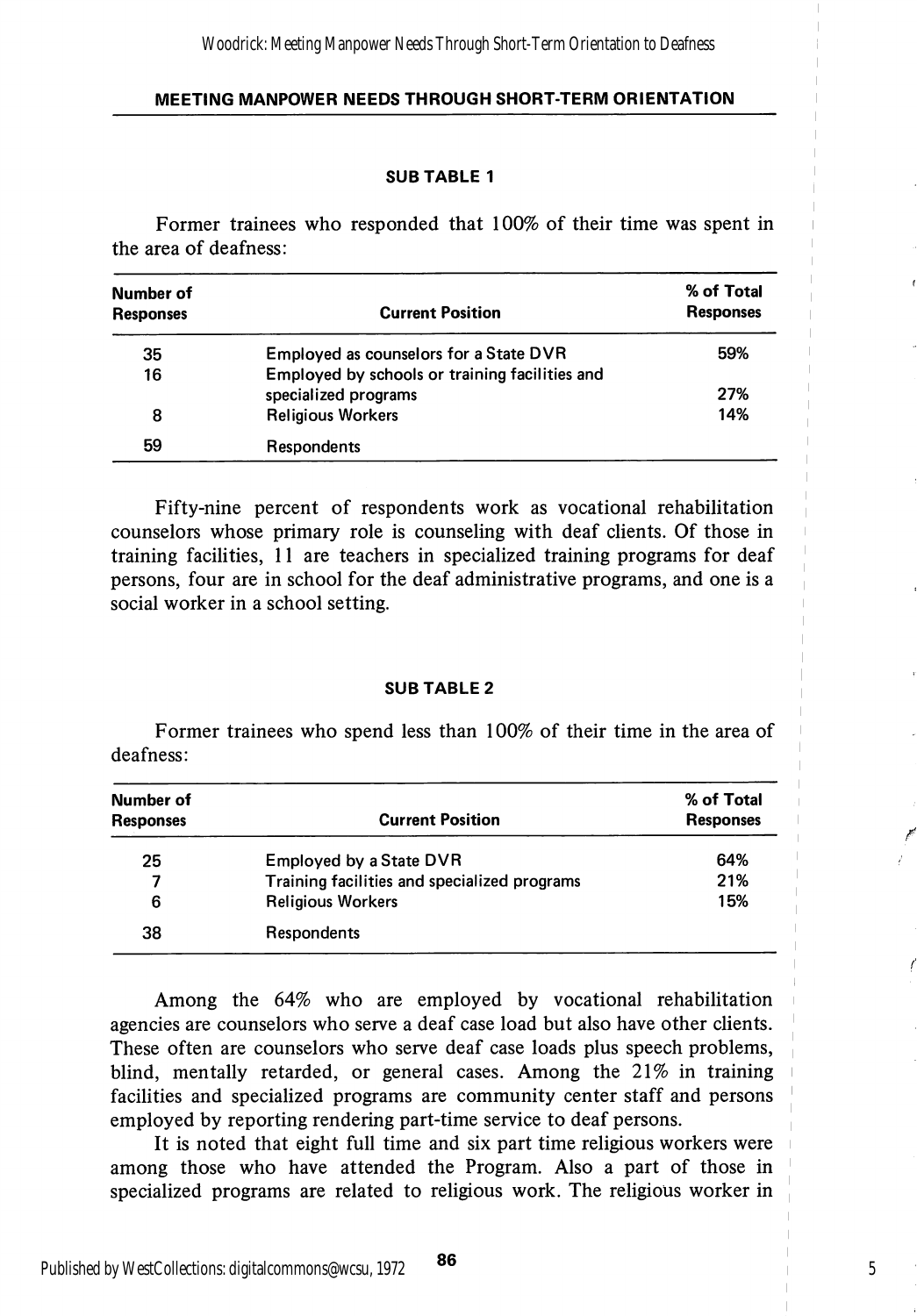the deaf community has a unique role in the rehabilitation program as described in a series of religious worker workshops sponsored during the past ten years by the Rehabilitation Service Administration. The religious worker in the deaf community often functions as a social worker or referral source. Because of communication obstacles, deaf persons often bring problems to the only person in the community who can offer a "sounding board." The religious worker may serve as a referral resource for vocational rehabilitation. Also in many areas the religious worker will be available for interpreting and/or tutoring for the vocational rehabilitation agency.

In summary, 93% (107) of the respondents are still associated with rehabilitation services for deaf people. Only 8 of the 115 respondents are no longer actively engage ed in working with deaf people. Of the 107 who are still associated, 93 are actively engaged in rehabilitative work with deaf people through State vocational rehabilitation agencies or vocational rehabilitation related facilities and programs. The remaining 14 are religious workers who have responsibility for providing church related service for deaf people.

#### TABLE II

| Number of<br><b>Responses</b> | <b>Response Made</b>         | % of Total<br><b>Responses</b> |
|-------------------------------|------------------------------|--------------------------------|
| 58                            | <b>Extremely beneficial</b>  | 50%                            |
| 48                            | <b>Highly beneficial</b>     | 42%                            |
| 9                             | <b>Beneficial</b>            | 8%                             |
| 0                             | Of little benefit            |                                |
| 0                             | Of no benefit                |                                |
| 115                           | <b>Number of Respondents</b> |                                |

Evaluation of the Training Program.

Respondents were asked to rate the benefit of the training program. All respondents rated the Program as beneficial as indicated in Table II.

It should be noted that 35 questionnaires were not returned. Respondents were asked to sign the questionnaires. It may be that a substantial number of the 35 might have responded negatively to the request for evaluation of benefit of the Program thus, while all of the received responses indicated positive benefit, it must also be assumed that some of the former trainees may have found the Program to be of little or no benefit. Perhaps, if names had not been requested some negative feedback would have resulted.

87 6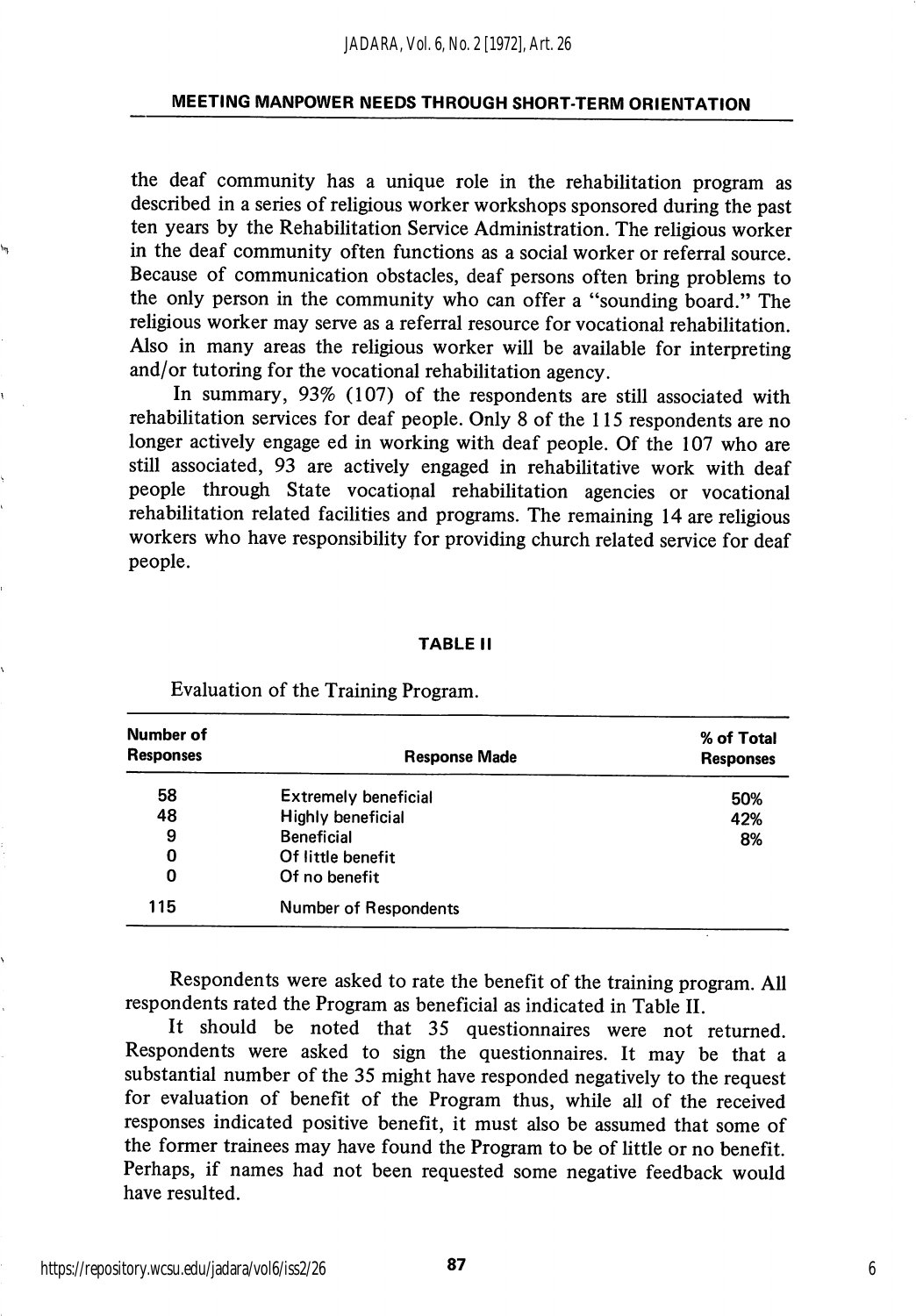

# NEETING MAHTAOHIS NEEDS THROUGH SHOHLTERM ORIENTING

لمنا